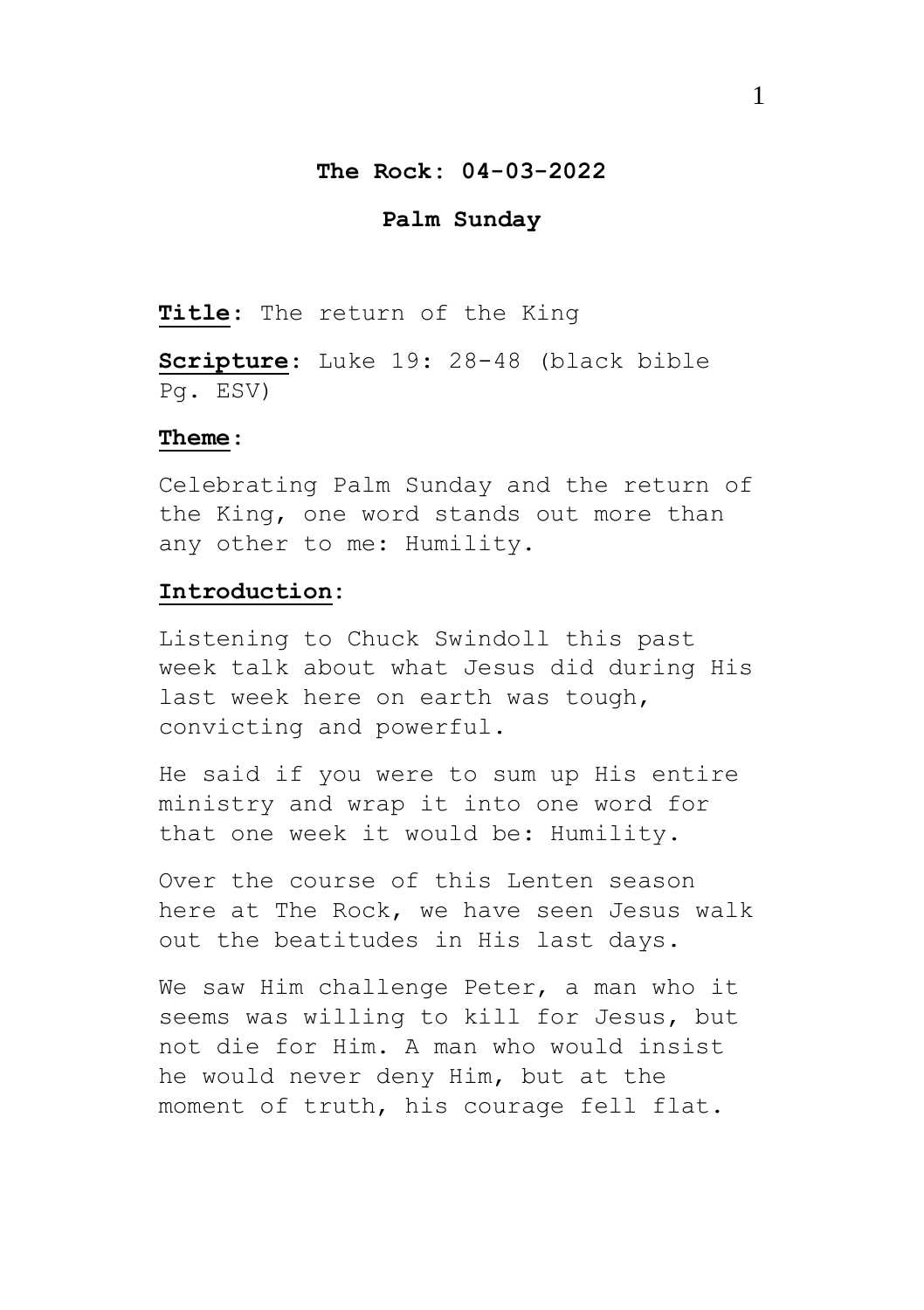In all of that, in humility, Jesus loved and forgave Peter. Why? Because He knew what Peter would do and loved Him in spite of it.

The painful story of Judas came across our screen, even if but for a moment. "Do what you came to do, friend." Friendship didn't end with the betrayal as N.T. Wright told us, it was just now tinged with pain and sadness.

To the thief on the cross and his last minute confession which gave him paradise. A beautiful think as we looked at hunger and thirsting.

We see a man so undeserving, and really, are any of us? But we see him forgiven, as were all who abused Jesus and mistreated Him.

In that I find hope.

#### **The Story:**

The King of glory, who is worthy of all our praise, walks in humility and submission to the will of the Father, no matter what. Why? For you and for me, for all who call on Him.

As we look at this divine parade (the triumphal entry), we discover that it is not a glorious battle victory celebration.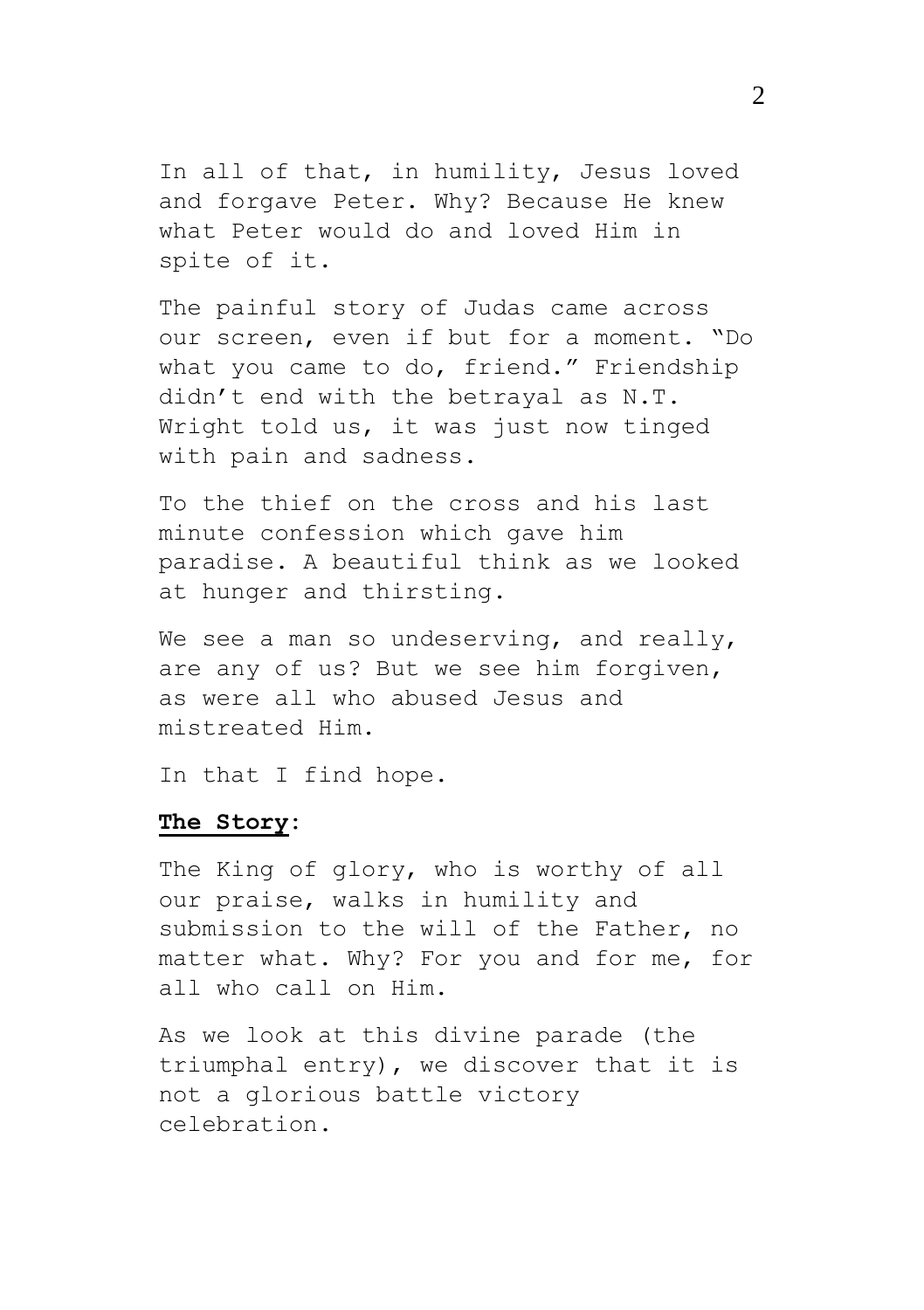One where the victorious King or General enters the city to conquer or parade their spoils of war.

No, this is humility at its best, if one can say that. The King comes in such a way that even His people don't understand.

Perhaps because it is in a way they don't want. Yet it is the true picture of leadership / kingship.

I want us to look at this under three headers this Palm Sunday:

- 1- The entry (verses 28-40)
- 2- The weeping / judgement predicted (versus 41-44)
- 3- The declaration: "I have returned" (versus 45-48)

The expectation of any people who were looking for their king, was one of Pomp, pride and power. Miles and miles of people lining the streets, cheering as horses, or in our day, cars passed by.

All rolling down the motor way in a giant display of power. It's an intimidating sight for anyone who is against the ones in power, and a beautiful one for those that aren't.

So, the first header this morning: The entry.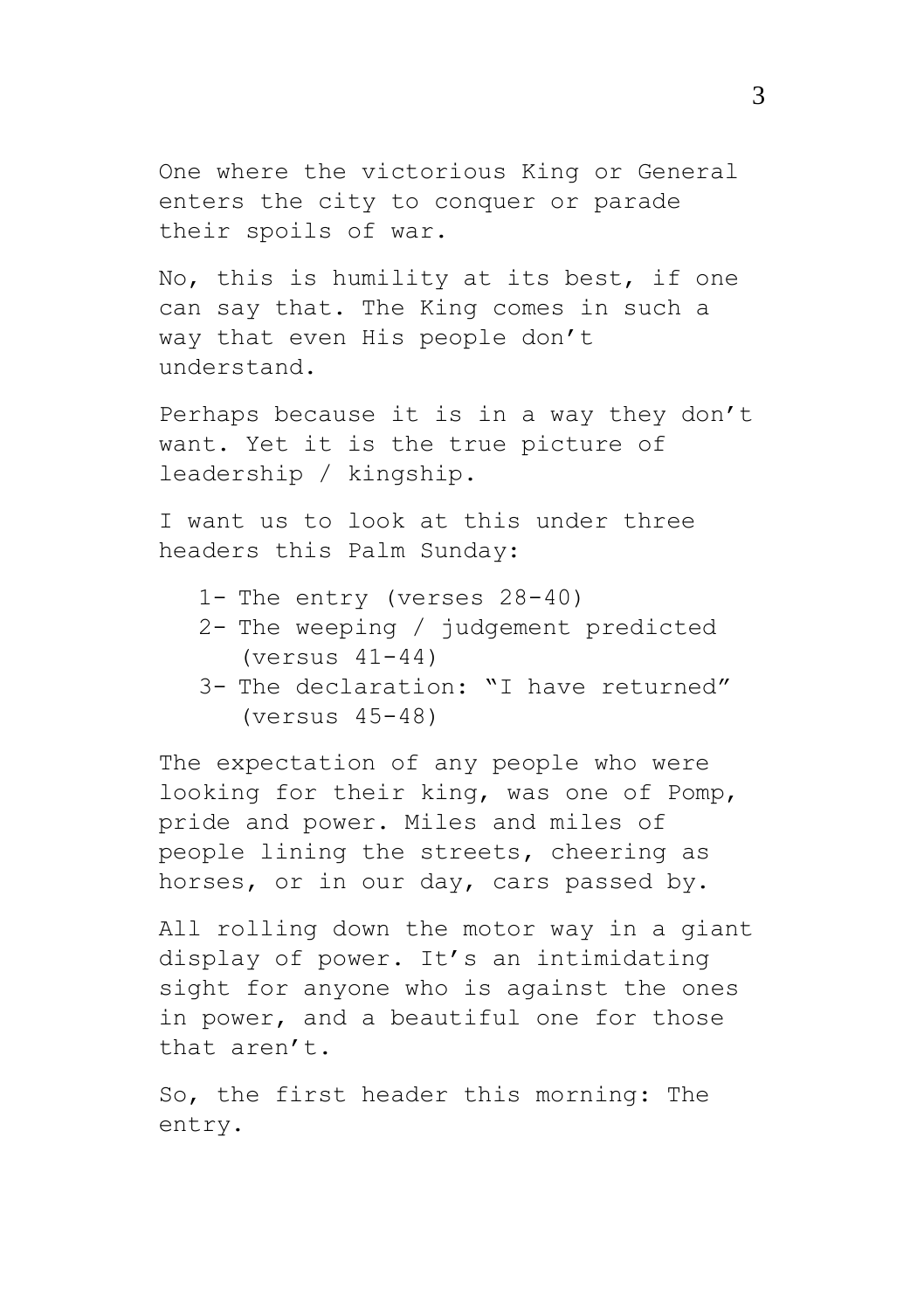## **-Luke 19:29-34 (ESV)**

"When he drew near to Bethphage and Bethany, at the mount that is called Olivet, he sent two of the disciples, saying, "Go into the village in front of you, where on entering you will find a colt tied, on which no one has ever yet sat. Untie it and bring it here. If anyone asks you, 'Why are you untying it?' you shall say this: 'The Lord has need of it.'" So those who were sent went away and found it just as he had told them. And as they were untying the colt, its owners said to them, "Why are you untying the colt?" And they said, "The Lord has need of it."

We've got none of pomp and circumstance happening here with Jesus. Poor in spirit, also poor in material possessions as he has to borrow a ride into the city.

Humility. It's not much of a ride, is it? Or is it? King David rode a donkey, just a passing thought. But there is no big white horse arrayed for battle, letting people know that the King is here, He's back!

We shouldn't get too hung up on wondering about the fact that Jesus knew where to send the disciples to borrow a donkey.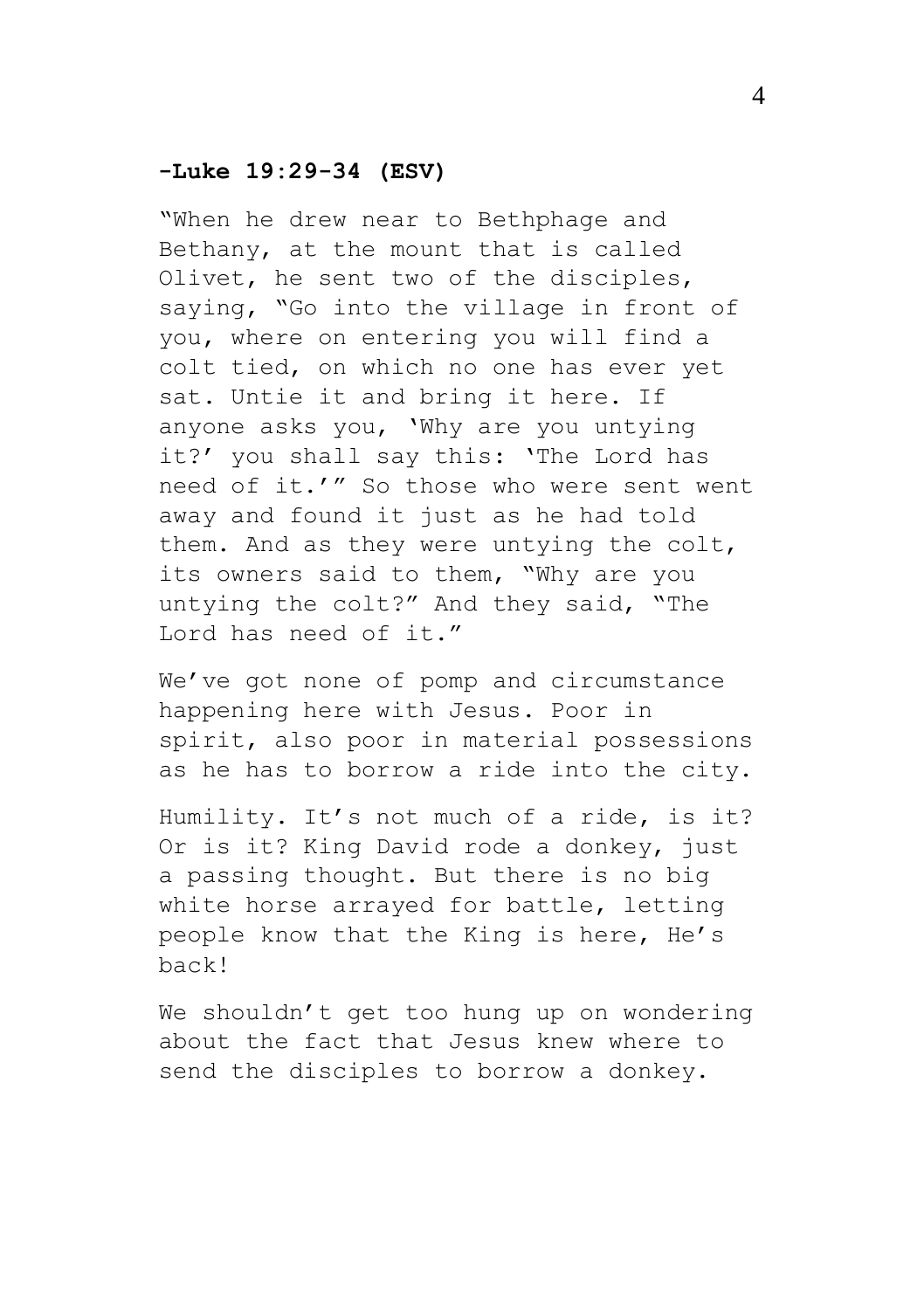It could be as simple as Jesus had arranged it already so the man who owned it would be prepared to let them take it.

It could be divine insight and God's favor in the moment. Or in my judgement, it's both. Heaven and earth are about to collide in the great cosmic battle, so why wouldn't we understand that even in the littlest things in life, Heaven and earth meet -everyday.

Anyway. It's history and mystery all together.

Jesus is placed on the donkey and if you can picture in your mind's eye, just for a moment, a stream of people lining a hillside -Hardack perhaps, lifting their voices with singing and hollering as Jesus is led from the top down to the valley below, and to the entrance of the city.

## **-Luke 19:35-38 (ESV)**

"And they brought it to Jesus, and throwing their cloaks on the colt, they set Jesus on it. And as he rode along, they spread their cloaks on the road. As he was drawing near—already on the way down the Mount of Olives—the whole multitude of his disciples began to rejoice and praise God with a loud voice for all the mighty works that they had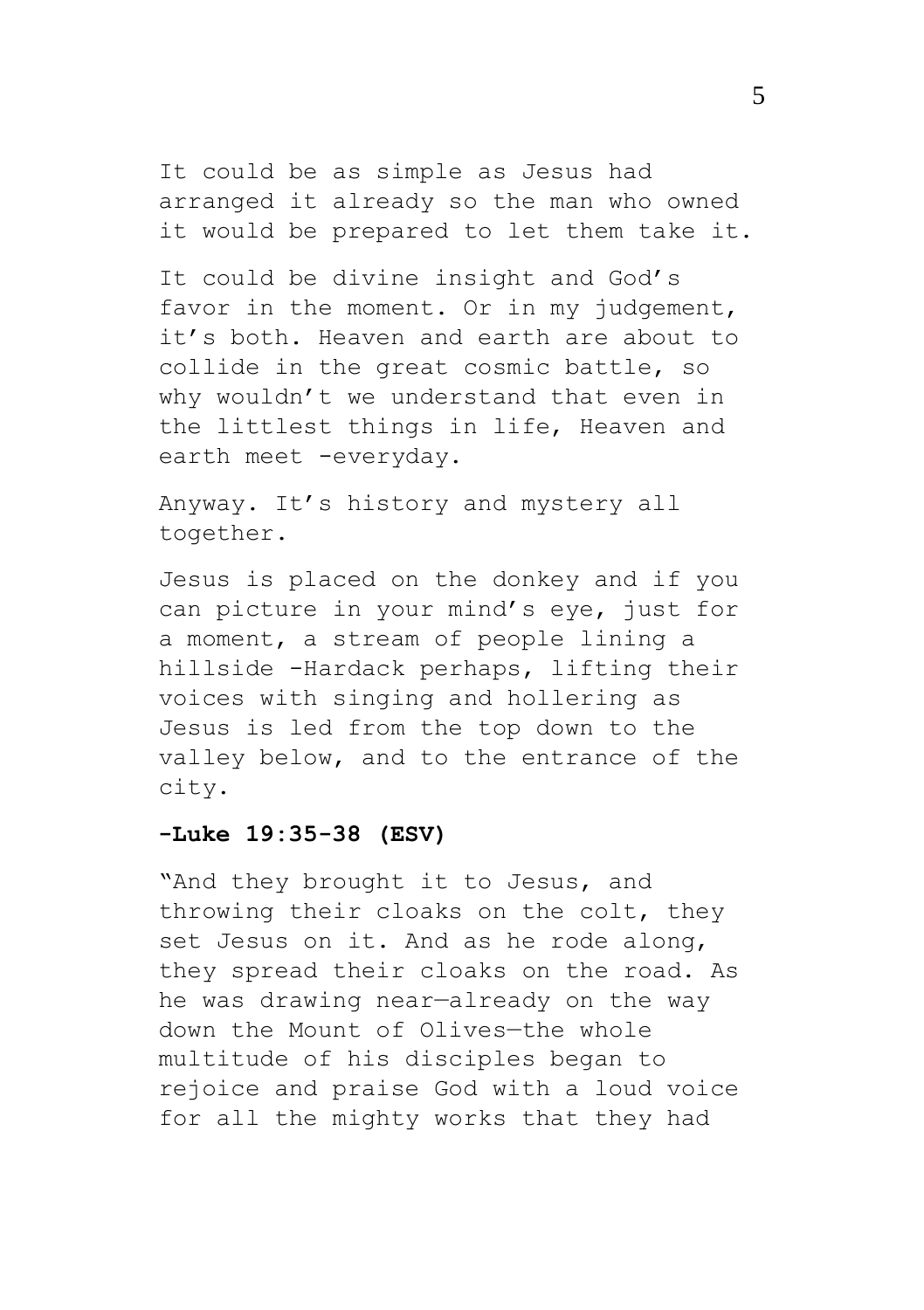seen, saying, "Blessed is the King who comes in the name of the Lord! Peace in heaven and glory in the highest!"

Jerusalem, that great city would swell to a couple hundred thousand during the Passover festival, and as with any city would be loud and crowded.

Their voices literally echoing down the valley as they sang about the coming King, the promised one. Luke, captures something for us that I don't want us to miss.

He records for us that they were singing from Psalm 118, and verse 26 in particular. It is a Psalm of God's love for His people.

The shouts are of praise for Jesus as the promise-fulfiller, the Messiah to come. He tells us they are singing and shouting because they have seen "the mighty works" of God. Those things Jesus had done, they recognize as having come from God.

But, it's verse 27 of that Psalm which caught my attention in my readings:

#### **-Psalms 118:27 (ESV)**

"The Lord is God, and he has made his light to shine upon us. Bind the festal sacrifice with cords, up to the horns of the altar!"

6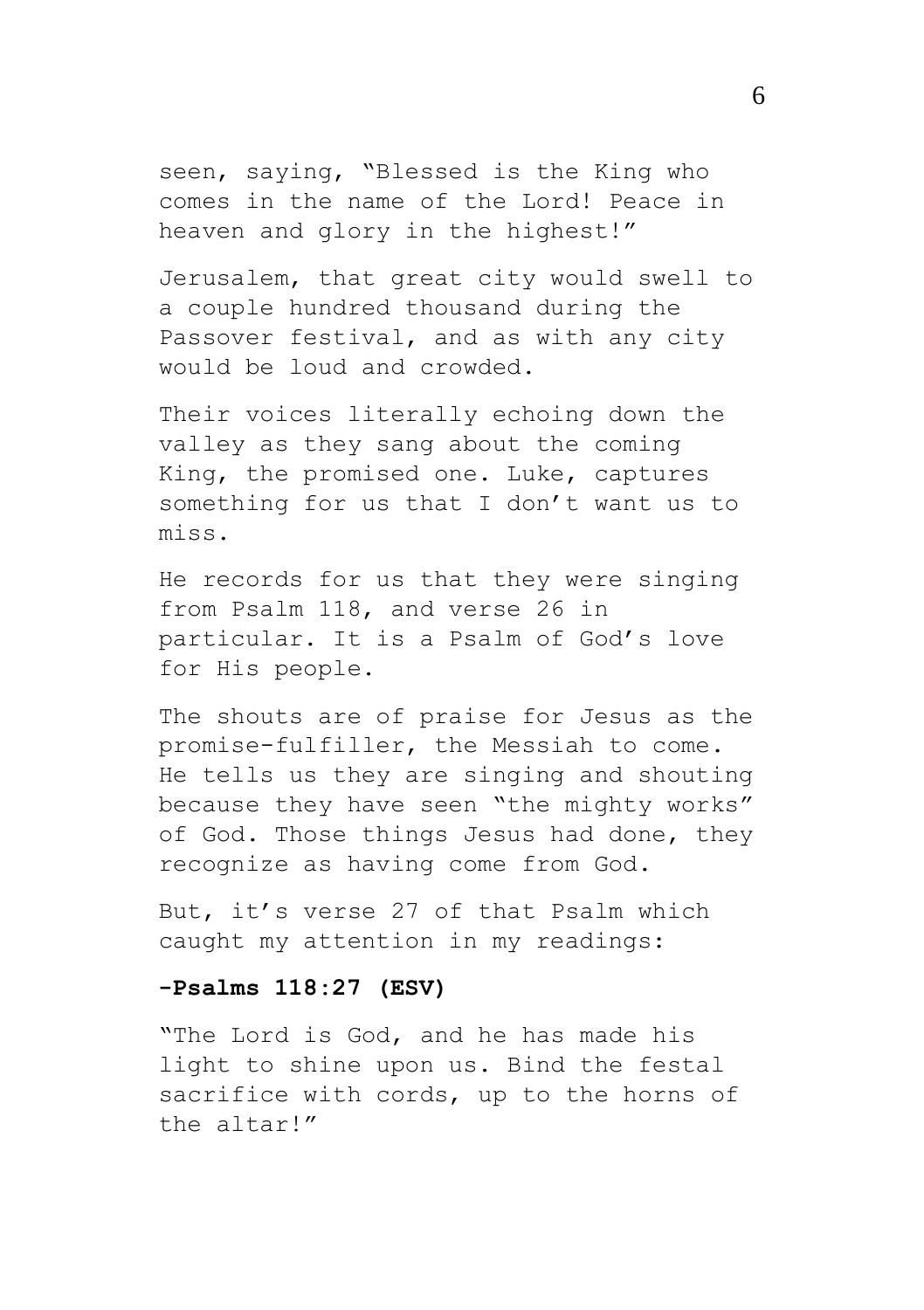What a beautiful picture here, and a warning. Coming down the hill, the Mount of Olives, to the singing and the joy of the people, is the King -meek and gentle-AND at the same time, here is the sacrifice who is going to make the world and all creation right again.

# **-Zechariah 9:9 (ESV)**

"Rejoice greatly, O daughter of Zion! Shout aloud, O daughter of Jerusalem! Behold, your king is coming to you; righteous and having salvation is he, humble and mounted on a donkey, on a colt, the foal of a donkey."

# **-Hebrews 9:26 (ESV)**

"But as it is, he has appeared once for all at the end of the ages to put away sin by the sacrifice of himself."

Heaven and earth are on a collision course -Jesus heads down the hill and in typical fashion, the powers that be do not like what they are seeing because, well…

# **-Luke 19:39-40 (ESV)**

"And some of the Pharisees in the crowd said to him, "Teacher, rebuke your disciples." He answered, "I tell you, if these were silent, the very stones would cry out."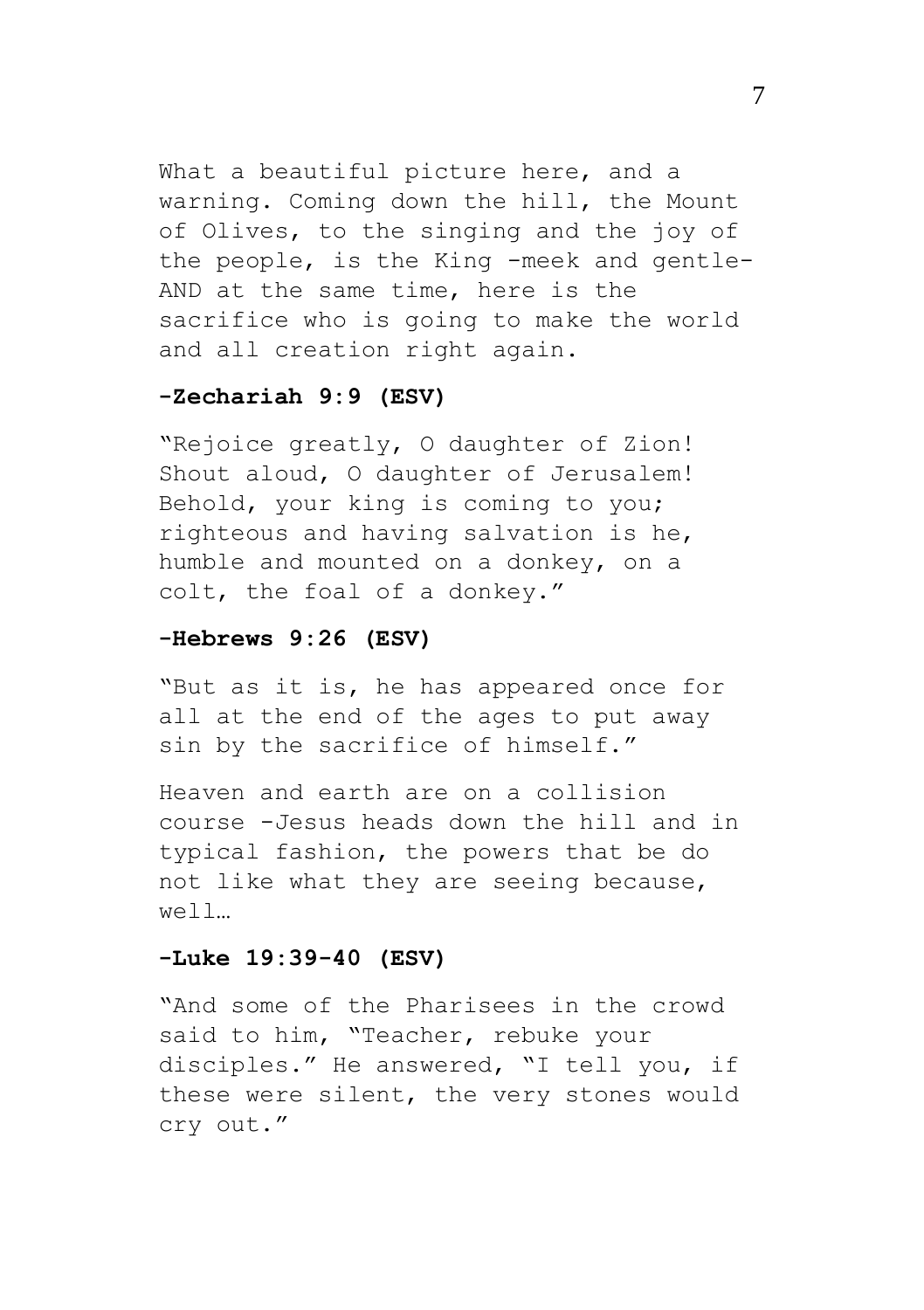Shut these people up and creation itself will shout about what is happening today!

We are quick to rail against the Pharisees -understandably so, because everything Jesus is doing is a threat to their power and their control.

The Temple, in Jesus' day, was the epicenter of Jewish power. Yet, here comes this carpenter with very questionable lineage, and people are hailing Him as King.

Just a quick warning to us all: Let's be careful that we don't fall into that worldly trap of pride, power and arrogance.

Thinking that we somehow hold the high ground because we are "in Christ." He calls us to humility, to meekness, to mourn, to being poor in spirit.

This is what is on display in this beautiful triumphal entry- Humility -the King who washes feet, even those of His enemies, looks at His city and weeps:

Why? Judgment -header number 2:

## **-Luke 19:41-44 (ESV)**

"And when he drew near and saw the city, he wept over it, saying, "Would that you, even you, had known on this day the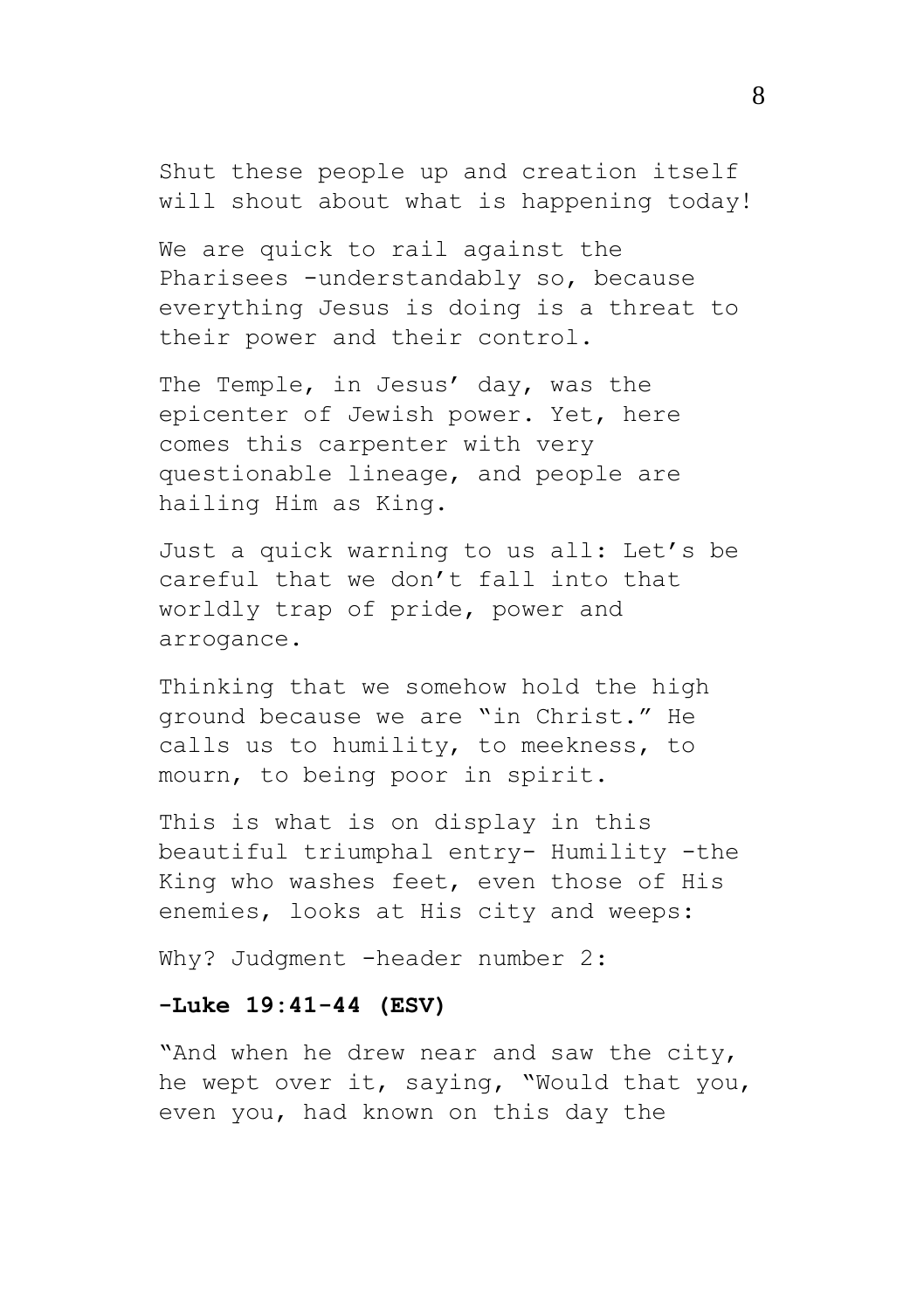things that make for peace! But now they are hidden from your eyes. For the days will come upon you, when your enemies will set up a barricade around you and surround you and hem you in on every side and tear you down to the ground, you and your children within you. And they will not leave one stone upon another in you, because you did not know the time of your visitation."

Had the people understood, and had they received Jesus as Messiah King, peace would have come to them.

Now, we do not have time today to unpack that in a way which would do justice to it. But, as was the case with the Babylonian exile, the challenge to submit to those in authority over you for their betterment, ends up being for your betterment.

Learn to live at peace with those who rule over you. That's always the command. To be the best citizens as Christians that one can be.

For them, to accept Christ as King would be to "give up the fight" in a sense for worldly power and domination. "If you would see what I am doing for you…" That is the key.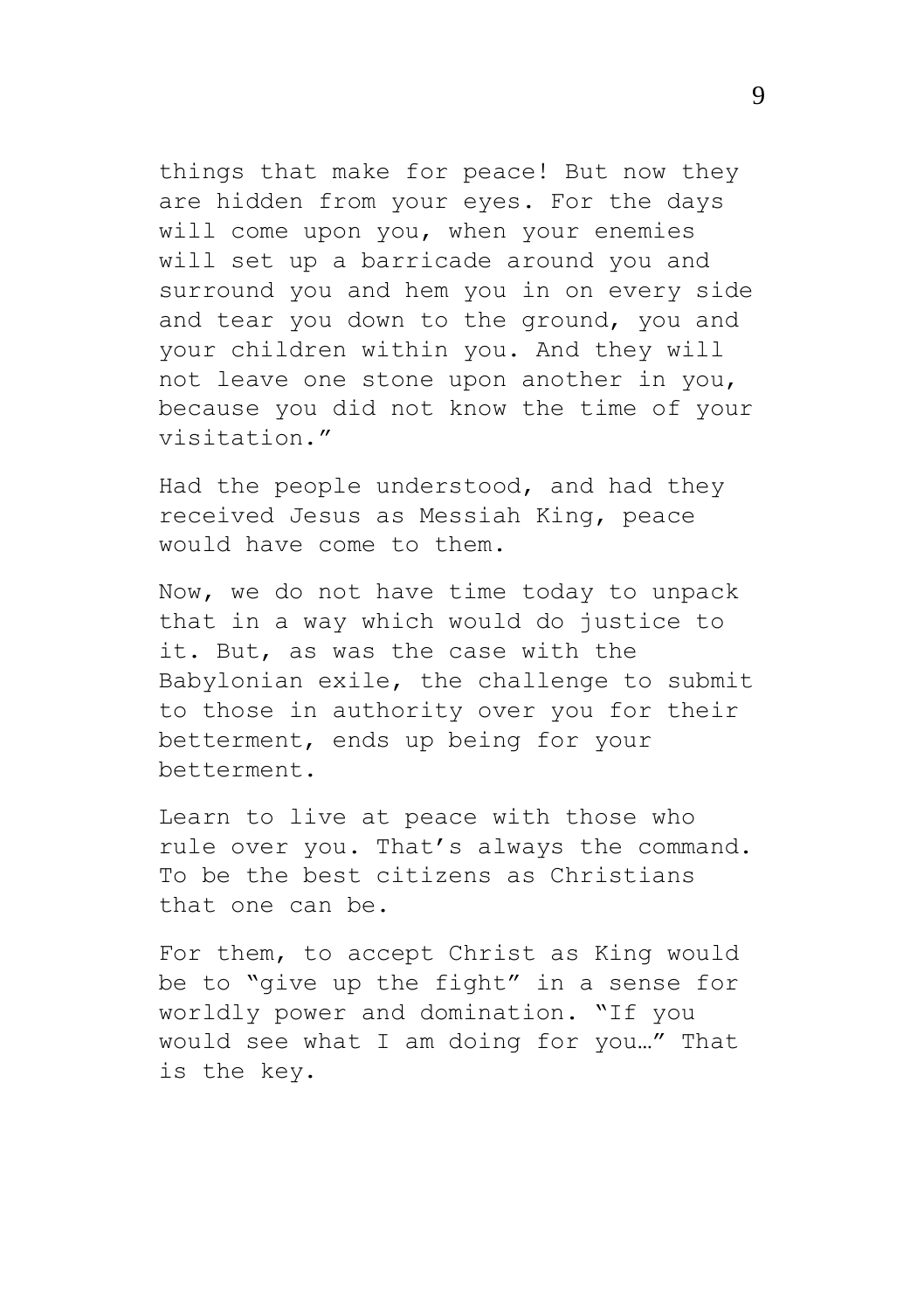Jesus came to deliver His people from the real enemy: Sin and Death.

Since Adam and Eve sinned -death has held the high ground, the victory. The real battle everyone faces is the spiritual one, where the enemy of our souls, the devil, fights against God for power and control.

"If you would see that I have come to free you from that curse, that bondage to sin, then things would be different.

But you want to destroy the Romans and set yourselves back up as your own independent kingdom, ruling over others."

They could not see that what Jesus was doing was for so much more than that. What matters in the here and now for the believer, ultimately, is the then: Eternity!

But they missed it. We too, often miss, that it is the first who will be last and the last first. If we wish to lead, we have to serve -wash feet as it were.

They want none of that. Listen, even His closest friends wanted none of that. I'm not sure any of them ever washed feet, not even their own.

They want none of that. Thus, Judgement would come, and it did. AD 70, the Roman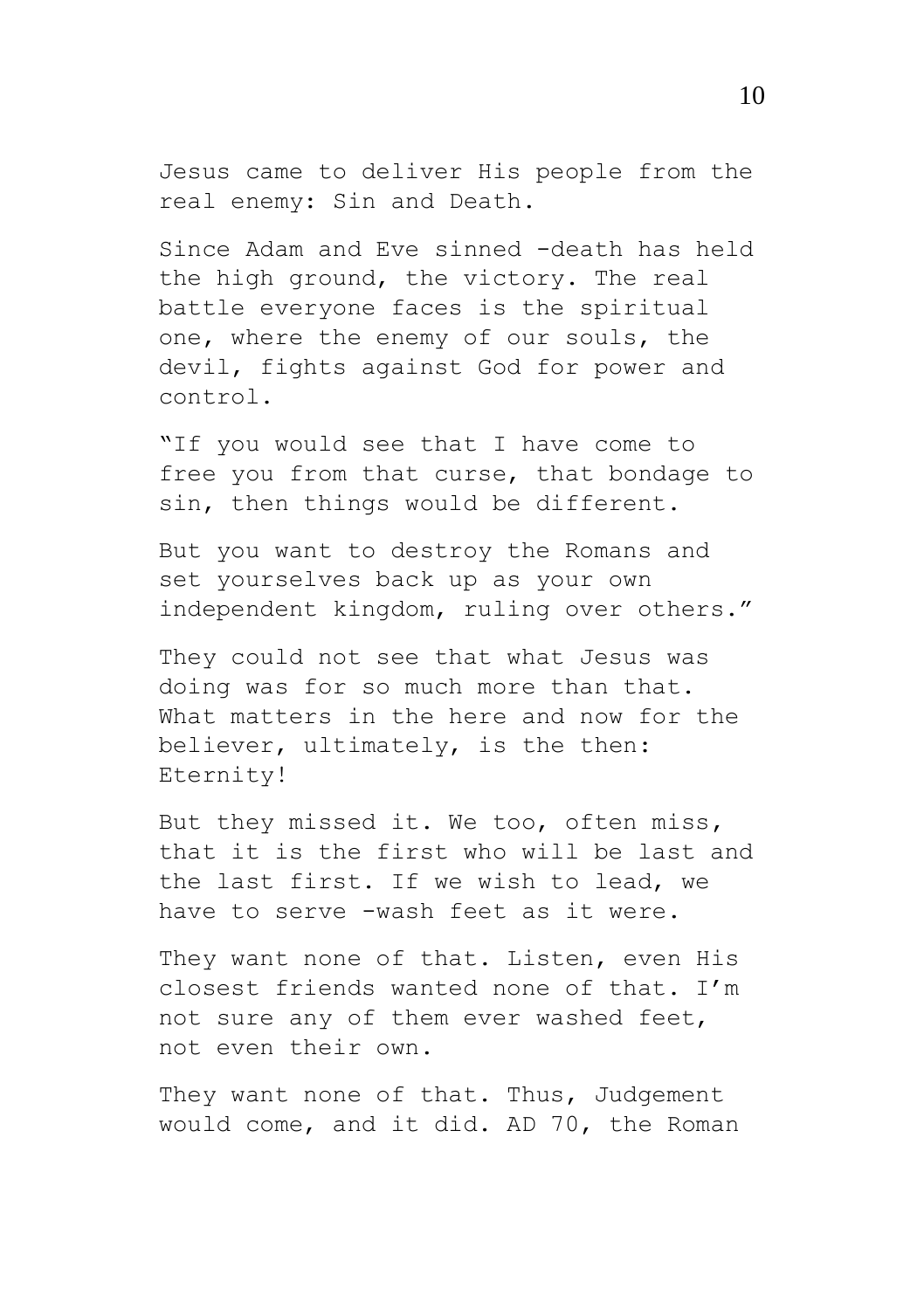General names Titus Justice sacked the city, destroyed everything, desecrated the temple and sent the Jewish people scattering to the four winds.

Why? They didn't recognize that the King had returned. They didn't see that what they needed wasn't more power, but rather humility, to seek forgiveness and receive the promised Messiah.

That gives us our third header: The declaration: "I have returned."

### **-Luke 19:45-48 (ESV)**

"And he entered the temple and began to drive out those who sold, saying to them, "It is written, 'My house shall be a house of prayer,' but you have made it a den of robbers. And he was teaching daily in the temple. The chief priests and the scribes and the principal men of the people were seeking to destroy him, but they did not find anything they could do, for all the people were hanging on his words."

This is where Jeremiah comes in. I want to encourage you to remember that we need the whole Bible if we are going to be a whole Christian.

Jesus didn't quote Jeremiah because it sounded cool and fit the moment. No, and this is what rattled those in charge: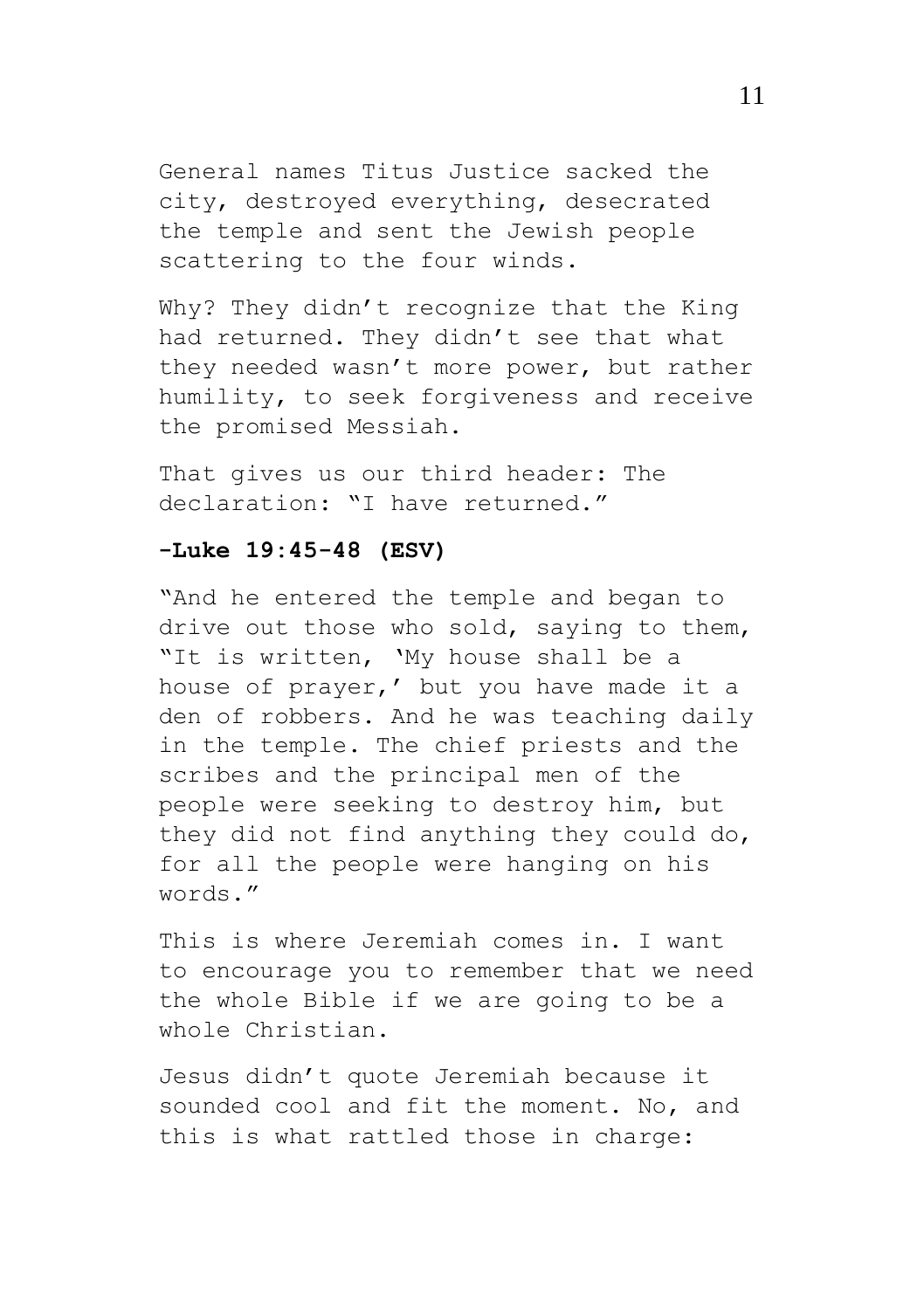## **-Jeremiah 7:1-7 (ESV)**

"The word that came to Jeremiah from the Lord: "Stand in the gate of the Lord's house, and proclaim there this word, and say, Hear the word of the Lord, all you men of Judah who enter these gates to worship the Lord. Thus says the Lord of hosts, the God of Israel: Amend your ways and your deeds, and I will let you dwell in this place. Do not trust in these deceptive words: 'This is the temple of the Lord, the temple of the Lord, the temple of the Lord.' "For if you truly amend your ways and your deeds, if you truly execute justice one with another, if you do not oppress the sojourner, the fatherless, or the widow, or shed innocent blood in this place, and if you do not go after other gods to your own harm, then I will let you dwell in this place, in the land that I gave of old to your fathers forever."

In essence, what Jesus has done is to disrupt the daily sacrifice, stopped the money-making machine and threatened their seat of power.

You seek power for the sake of power to control the people, not to serve. Jeremiah was right about you! You neglect the most vulnerable and needy among you,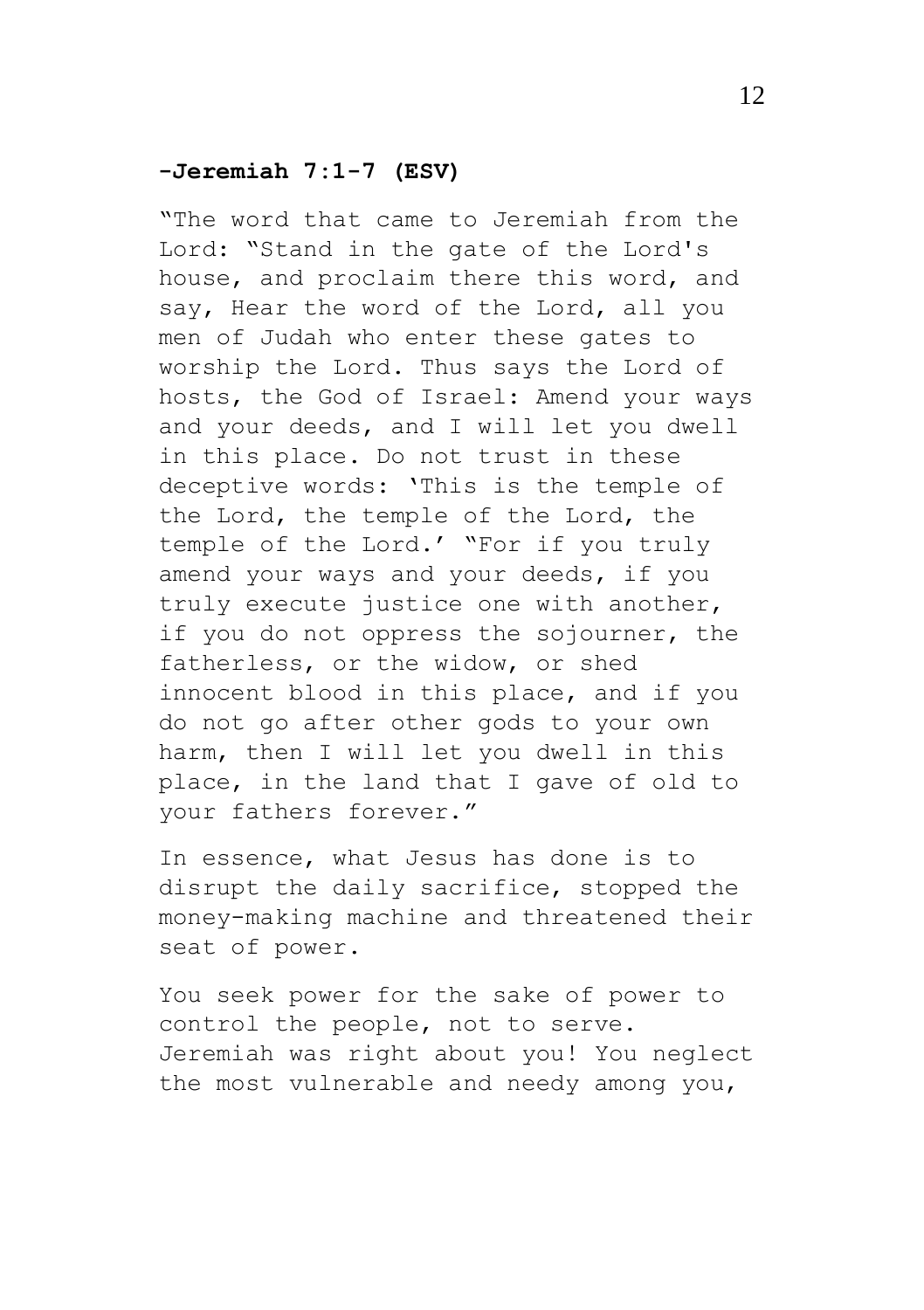and yet you come here in power and full of pride saying:

## **-Jeremiah 7:8-11 (ESV)**

"Behold, you trust in deceptive words to no avail. Will you steal, murder, commit adultery, swear falsely, make offerings to Baal, and go after other gods that you have not known, and then come and stand before me in this house, which is called by my name, and say, 'We are delivered!' only to go on doing all these abominations? Has this house, which is called by my name, become a den of robbers in your eyes? Behold, I myself have seen it, declares the Lord."

These people in power knew exactly what Jesus was saying – He is the one- and they want nothing at all to do with Him. In fact, Luke tells us that they want to destroy Him:

# **-Luke 19:47 (ESV)**

"And he was teaching daily in the temple. The chief priests and the scribes and the principal men of the people were seeking to destroy him…"

The one who is calling them to amend their ways -in other words, repent of their sins, turn to God and be healed. Instead, they seek to kill Him.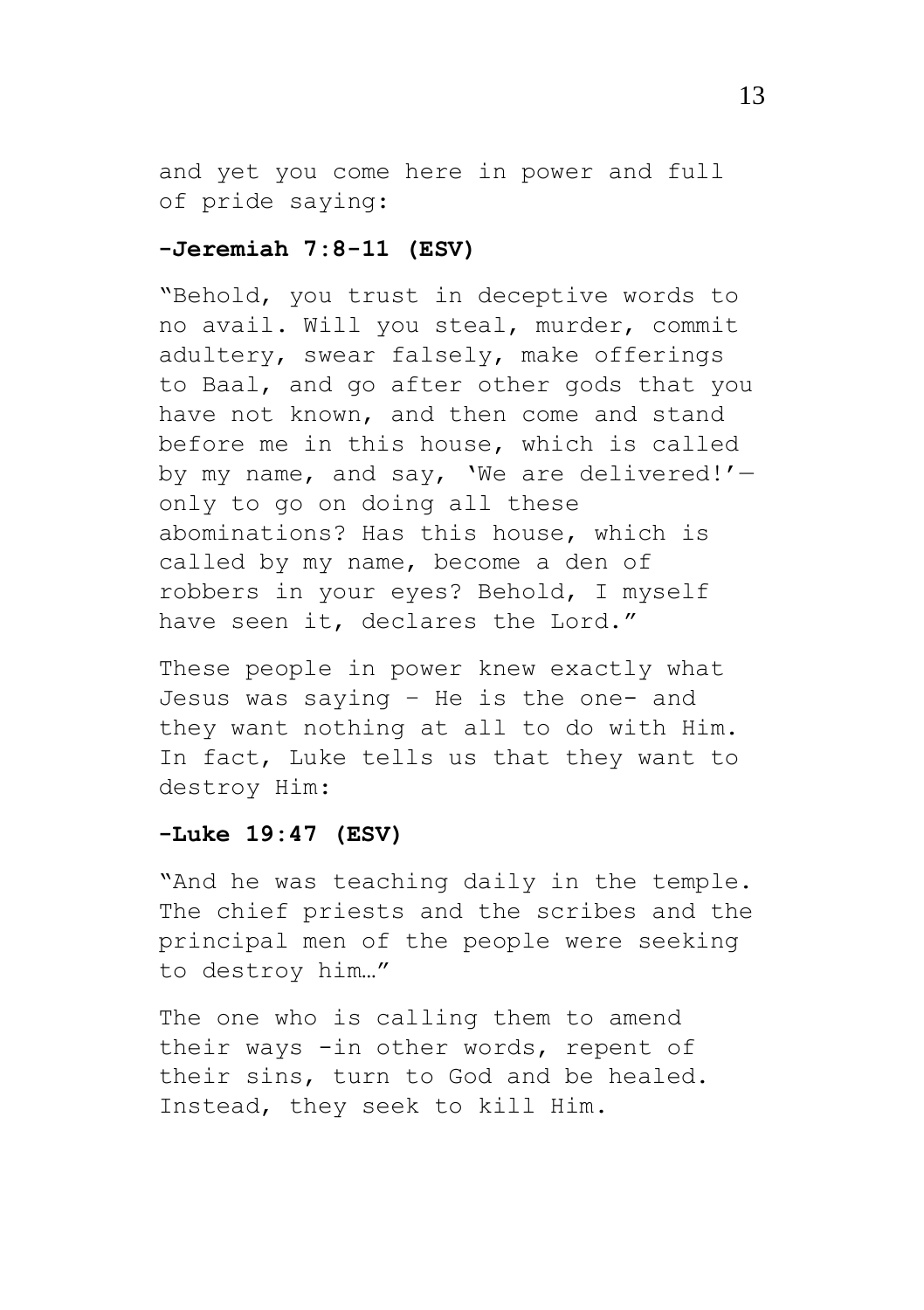This is the power struggle as the Son comes to the vineyard. Glancing down the page of your Bible into chapter 20, we see Jesus describe this very thing.

You've rejected all the prophets I've sent. Now, look at the love and compassion of God -even with His rebellious people:

#### **-Luke 20:13 (ESV)**

"Then the owner of the vineyard said, 'What shall I do? I will send my beloved son; perhaps they will respect him."

As we close this Palm Sunday, I would say that anyone who says God is a divine dictator, who just demands of us some sort of forced compliance in order to make us unhappy, has never read the Bible.

It is we, who are the problem. He holds out His hands to us all day long in a desire to bless. What did they do?

## **-Luke 20:14-15 (ESV)**

"But when the tenants saw him, they said to themselves, This is the heir. Let us kill him, so that the inheritance may be ours.' And they threw him out of the vineyard and killed him. What then will the owner of the vineyard do to them?"